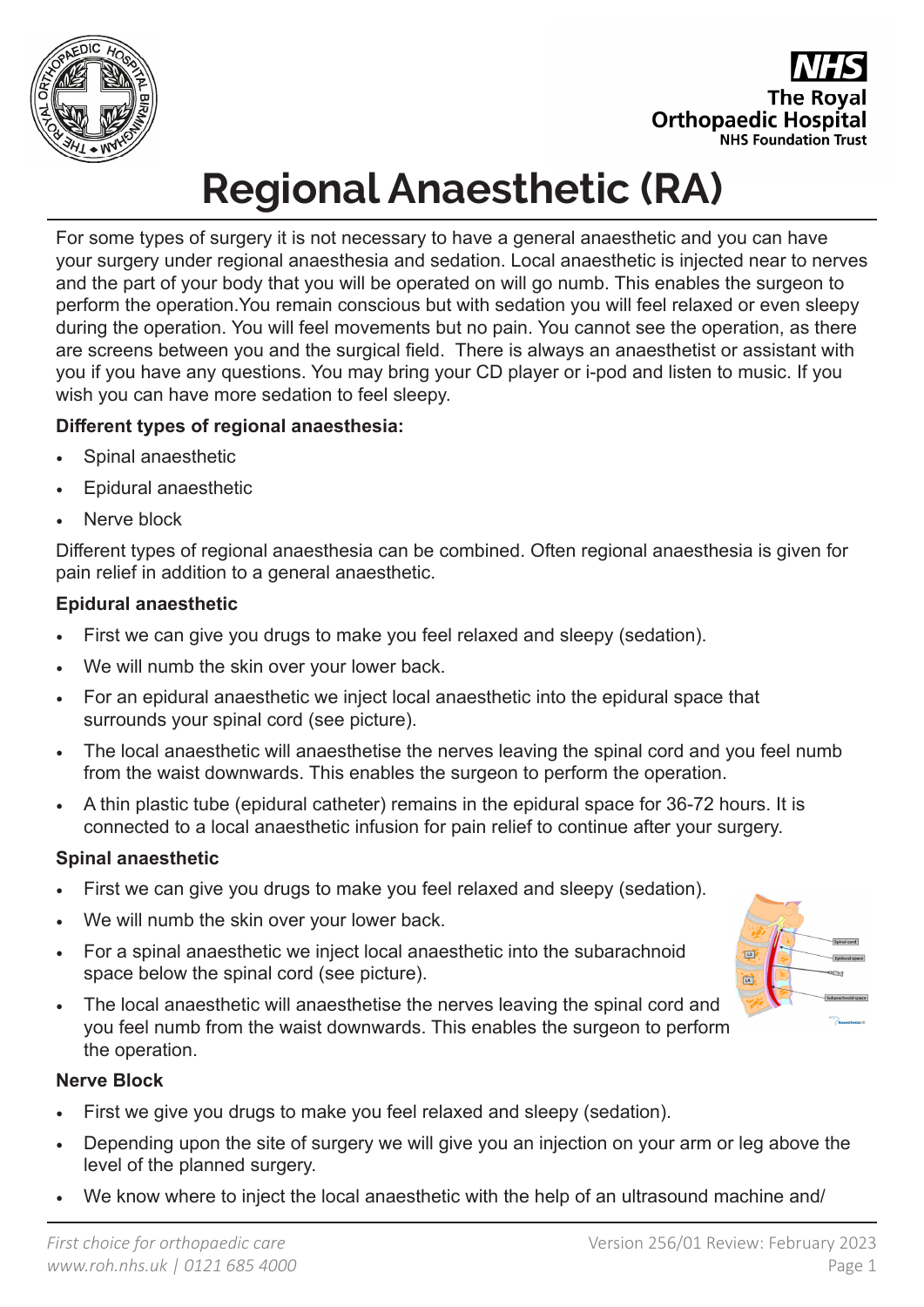

**The Roval Orthopaedic Hospital NHS Foundation Trust** 

## **Regional Anaesthetic (RA)**

or a very small electrical current that passes through the needle. The current causes the appropriate muscles of your arm or leg to twitch. This is not painful and indicates to the anaesthetist the location of the nerves. We then inject local anaesthetic around the nerves.

• This causes the appropriate area to go temporarily numb. It enables the surgeon to perform the surgery without you feeling any pain. It also ensures good pain relief after your surgery.

#### **Benefits of Regional Anaesthesia**

There is some evidence that there is a reduced risk of blood clots forming in your legs and less bleeding may occur during surgery.

- You remain in full control of your breathing and you breathe better in the first few hours after the operation
- Regional anaesthesia will give you good pain relief initially after your surgery
- You will recover faster and can eat and drink earlier after your operation

### **Risks from Regional Anaesthesia**

Anaesthetic risks are thought of in terms of side effects and complications. Side effects are secondary effects of drugs or treatment. They can often be anticipated but are sometimes unavoidable. Almost all treatments (including drugs) have side effects of some kind. Often side effects can just be left to wear off, such as feeling pins and needles or itchiness after a regional anaesthetic. Complications are unexpected and unwanted events due to a treatment. Examples would be an unexpected allergy to a drug or damage to your nerve. Modern equipment, techniques, training and drugs have made anaesthesia a safe procedure. The risk of serious complications is very low. It cannot be removed completely but our anaesthetic team takes all precautions to reduce any risks mentioned in this leaflet. More information is available on www. rcoa.ac.uk/patientinfo.

The following scale is to help you understand how likely it is that a side effect or complication might occur:

| Very common | 1 in 10        | someone in a family     |
|-------------|----------------|-------------------------|
| Common      | 1 in 100       | someone in a street     |
| Uncommon    | 1 in 1,000     | someone in a village    |
| Rare        | 1 in 10,000    | someone in a small town |
| Very rare   | 1 in 1,000,000 | someone in a large town |

### **Common and very common side effects of regional anaesthesia**

- All regional anaesthesia:
- Pain or bruising around injections sites
- Following a spinal or epidural anaesthetic you will not be able to move your legs or following a nerve block the limb that has been numbed for the duration of the local anaesthetic action
- A sensation of pins and needles in the anaesthetised limb(s)